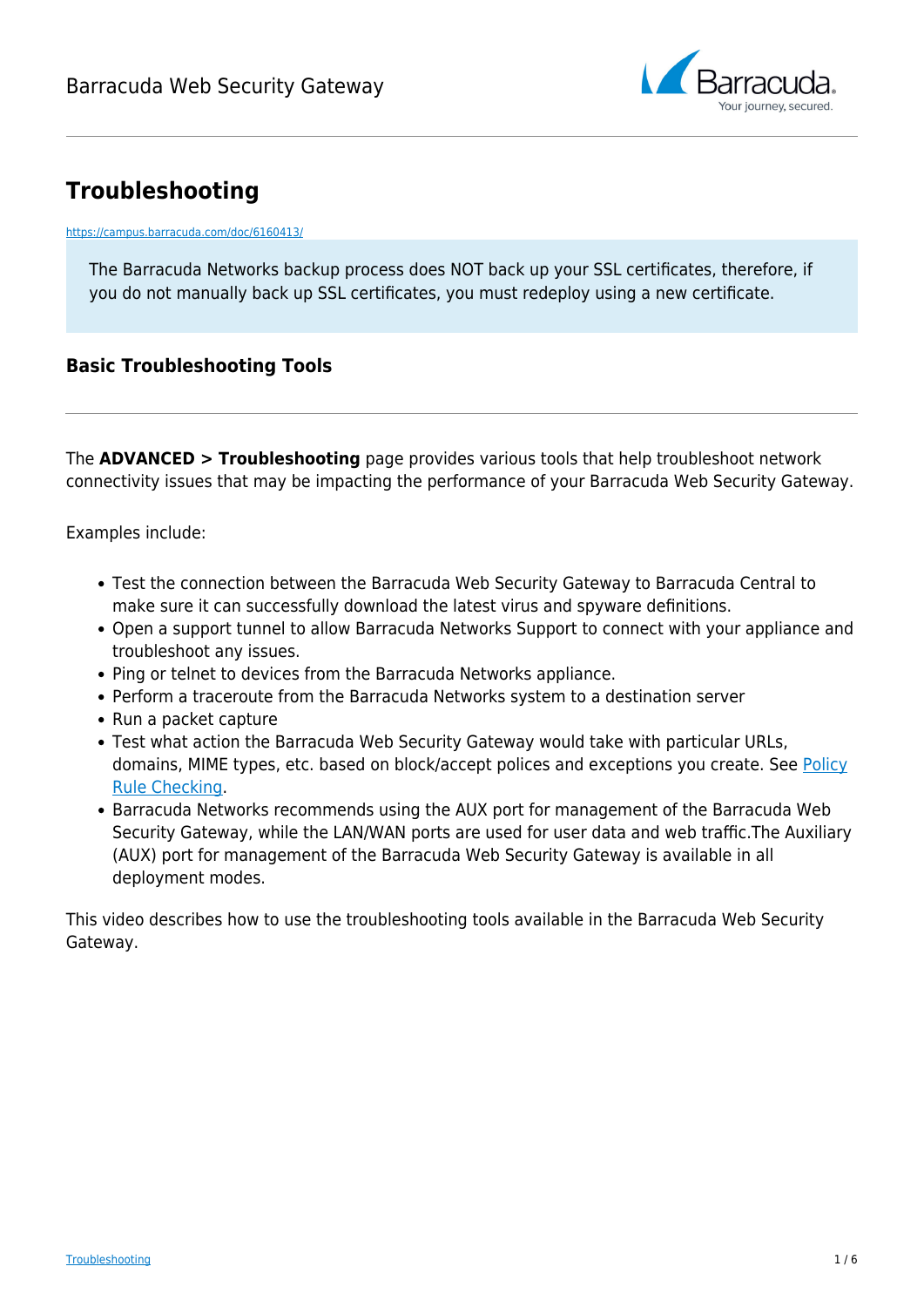## Barracuda Web Security Gateway





Videolink:

[https://campus.barracuda.com/](http://campus.barracuda.com/)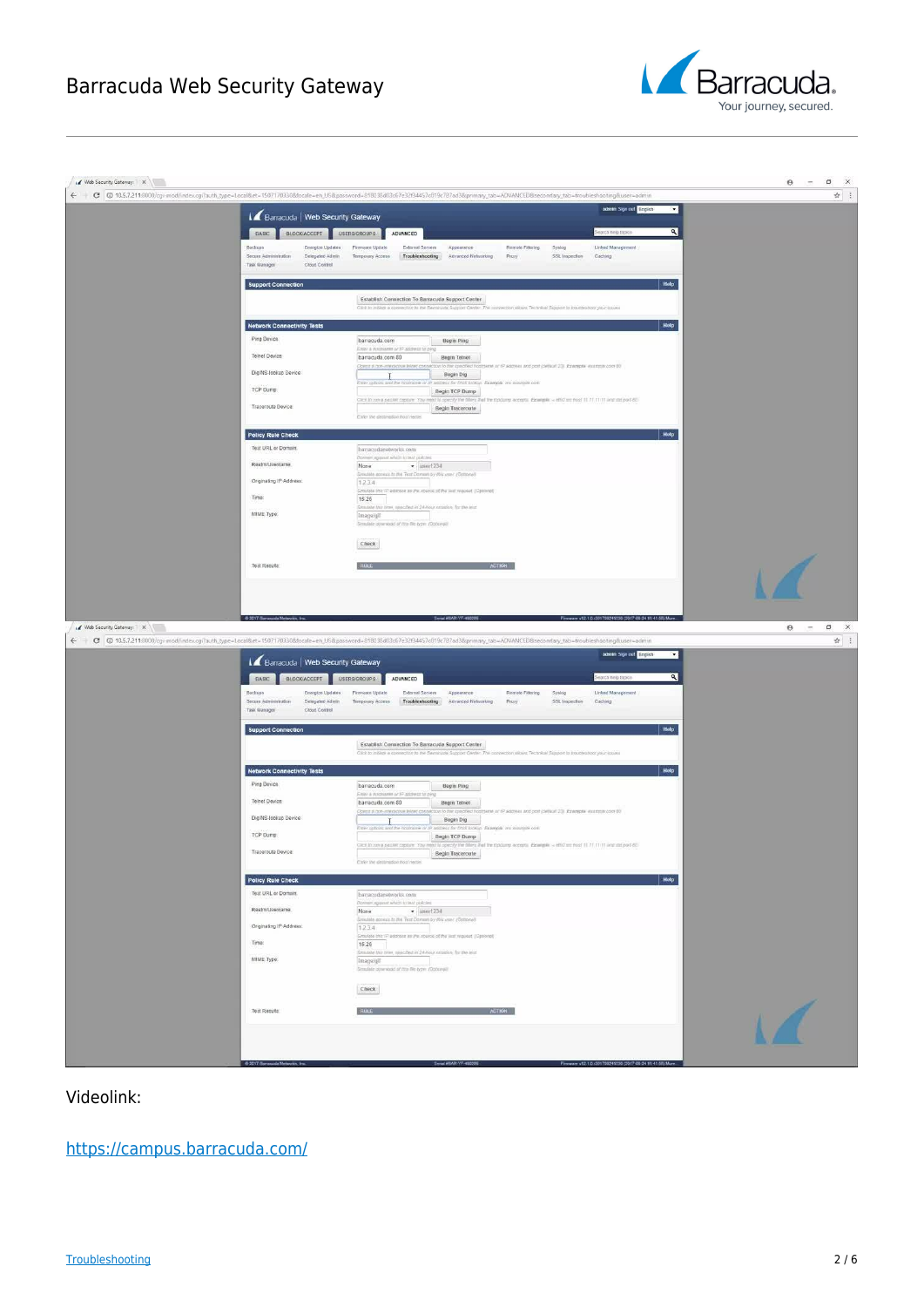

### **LDAP Issues**

If your LDAP server is slow in responding to search requests, increase the **LDAP Server Timeout** timeout value on the **USERS/GROUPS > Configuration** page. Default is 30 seconds.

### **Connect to Barracuda Networks Support Servers**

In the **Support Diagnostics** section of the **ADVANCED > Troubleshooting** page, you can initiate a connection between your Barracuda Web Security Gateway and the [Barracuda Networks Support,](http://campus.barracuda.com/doc/5472272/) which allows technical support engineers to troubleshoot any issues you may be experiencing. See [How to Open a Support Tunnel](http://campus.barracuda.com/doc/44436172/) for details.

### **Rebooting the System in Recovery Mode**

If your Barracuda Web Security Gateway experiences a serious issue that impacts its core functionality, you can use diagnostic and recovery tools that are available at the reboot menu to return your system to an operational state.

Before you use the diagnostic and recovery tools, do the following:

- Use the built-in troubleshooting tools on the **ADVANCED > Troubleshooting** page to help diagnose the problem.
- Perform a system restore from the last known good backup file.
- Contact [Barracuda Networks Technical Support](https://www.barracuda.com/support/index) for additional troubleshooting tips.

As a last resort, you can reboot your Barracuda Web Security Gateway and run a memory test or perform a complete system recovery, as described in this section.

#### **To perform a system recovery or hardware (memory) test:**

- 1. Connect a monitor and keyboard directly to your Barracuda Web Security Gateway.
- 2. Reboot the system by doing one of the following:

- In the web interface: Go to the **BASIC > Administration** page, navigate to the **System Reload/Shutdown** section, and click **Restart**.

- At the front panel of the Barracuda Web Security Gateway: Press the **Power** button on the front panel to turn off the system, and then press the **Power** button again to turn the system on.

The splash screen displays with the following three boot options: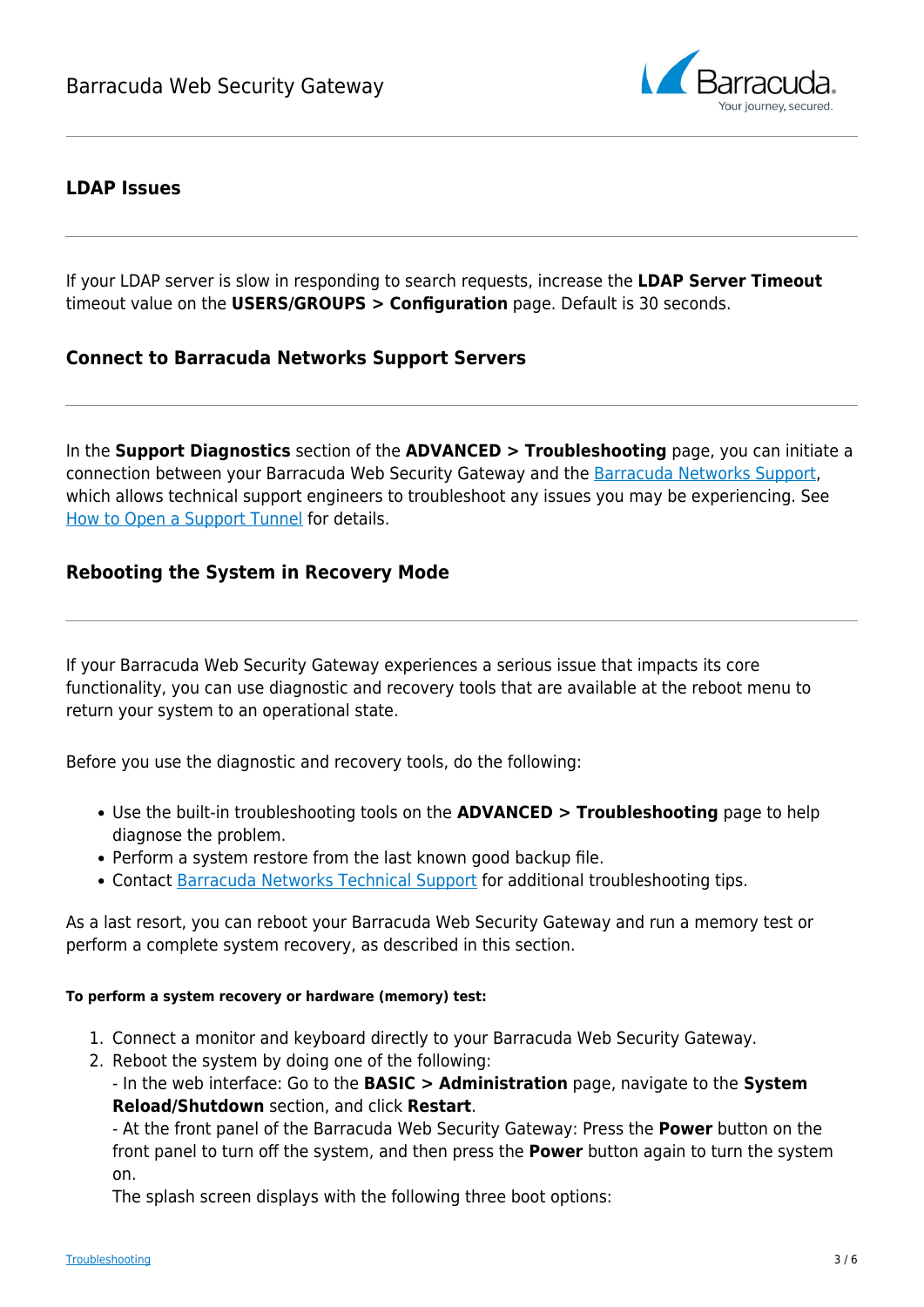

Barracuda Recovery Hardware\_Test

3. Use your keyboard to select the desired boot option, and press the **Enter** key. You must select the boot option within three seconds after the splash screen appears. If you do not select an option within three seconds, the Barracuda Web Security Gateway starts up in Normal mode (first option).

For a description of each boot option, refer to **Reboot Options** below.

### **IMPORTANT!**

After you start a hardware test, the test will continue to run until you stop it manually. To stop a hardware test, reboot your Barracuda Web Security Gateway by pressing the Ctrl-Alt-Del keys.

### **Reboot options**

The table below describes the options available at the reboot menu.

| <b>Reboot Options</b> | <b>Description</b>                                                                                                                                                                                                                                                                                                                                                                                                                                                                                                                                                                                                                                                                                                                                                                                                                                                                                                                                                                                                                                                                                                                                                                                                                                |
|-----------------------|---------------------------------------------------------------------------------------------------------------------------------------------------------------------------------------------------------------------------------------------------------------------------------------------------------------------------------------------------------------------------------------------------------------------------------------------------------------------------------------------------------------------------------------------------------------------------------------------------------------------------------------------------------------------------------------------------------------------------------------------------------------------------------------------------------------------------------------------------------------------------------------------------------------------------------------------------------------------------------------------------------------------------------------------------------------------------------------------------------------------------------------------------------------------------------------------------------------------------------------------------|
| Barracuda             | Starts the Barracuda Web Security Gateway in the normal (default) mode. This<br>option is automatically selected if no other option is specified within the first three<br>seconds of the splash screen appearing.                                                                                                                                                                                                                                                                                                                                                                                                                                                                                                                                                                                                                                                                                                                                                                                                                                                                                                                                                                                                                                |
| Recovery              | Displays the Recovery Console, where you can select the following options:<br>• Perform File System Repair - Repairs the file system on XFS, EXT3 and<br>EXT4 based filesystems. Full System re-image should only be done if problems<br>persist after performing a file system repair. Select this option only if the serial<br>number on your Barracuda Web Security Gateway is below 24364; otherwise<br>select the Perform Full System Re-image option.<br>• Perform Full System Re-image - Restores the factory settings on your<br>Barracuda Web Security Gateway and clears out the configuration information.<br>Select this option if the serial number on your Barracuda Web Security Gateway is<br>24364 or above.<br>• Enable Remote Administration - Turns on reverse tunnel that allows<br>Barracuda Networks Technical Support to access the system. Another method for<br>enabling remote administration is to click Establish Connection to Barracuda<br>Networks Support Center on the ADVANCED > Troubleshooting page.<br>• Run Diagnostic Memory Test - Runs a diagnostic memory test from the<br>operating system. If problems are reported when running this option, we<br>recommend running the Hardware Test option next. |
| Hardware Test         | Performs a thorough memory test that shows most memory related errors within a<br>two-hour time period. The memory test is performed outside of the operating<br>system and can take a long time to complete.<br>Reboot your Barracuda Web Security Gateway to stop the hardware test.                                                                                                                                                                                                                                                                                                                                                                                                                                                                                                                                                                                                                                                                                                                                                                                                                                                                                                                                                            |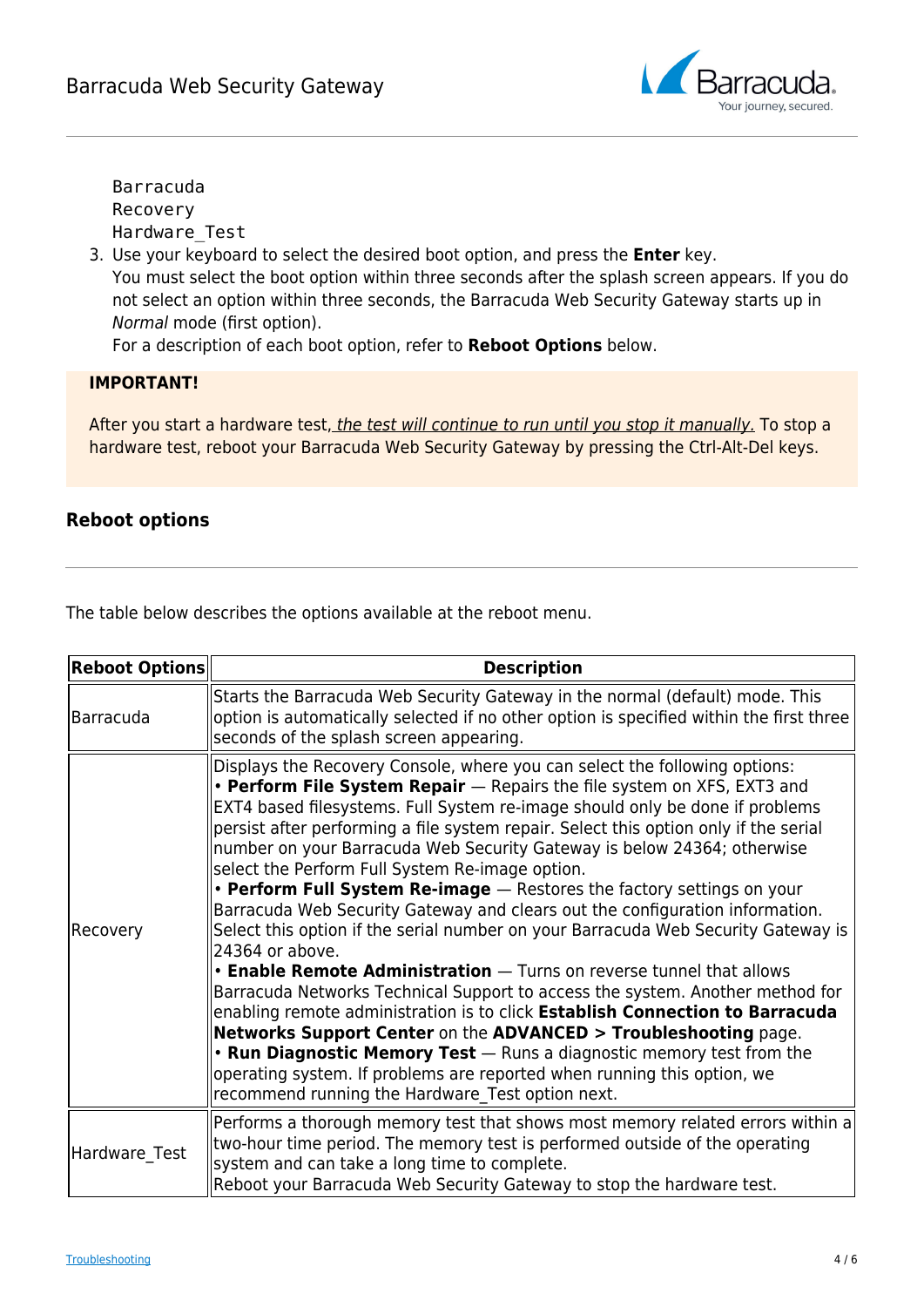

### **Replacing a failed system**

Before you replace your Barracuda Web Security Gateway, use the tools provided on the **ADVANCED > Troubleshooting** page to try to resolve the problem. In the event that a Barracuda Web Security Gateway system fails and you cannot resolve the issue, see [Replacing a Failed System.](http://campus.barracuda.com/doc/91985967/)

### **Using the AUX Port**

The AUX port on the Barracuda Web Security Gateway can be used:

- For management of the device while the LAN/WAN ports are used for user data and web traffic.
- If there is a problem with LAN or WAN port connectivity that is, if the AUX port is the only port functional on the Barracuda Web Security Gateway, it can be used for Support access to investigate various issues. By default, access via the AUX port is disabled. If you enable AUX port access and enable the Support Tunnel, Barracuda Networks Support can try to connect using the AUX port. To enable AUX port access, see [How to Enable Auxiliary Port Access.](http://campus.barracuda.com/doc/96014522/)